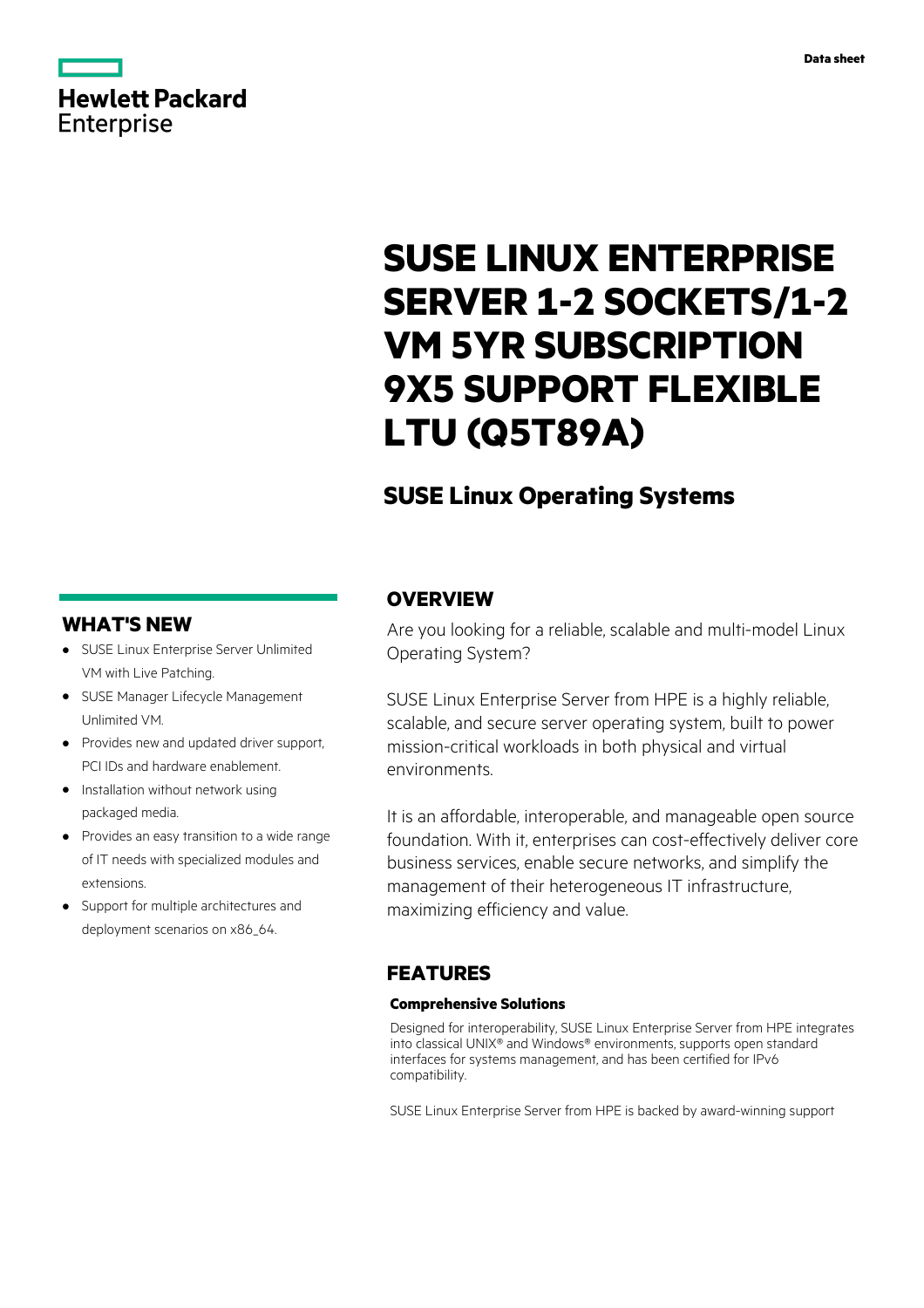from SUSE, an established technology leader with a proven history of delivering enterprise-quality support services.

SLES Unlimited VM now including Live Patching

#### **Enterprise-class Technology**

SUSE Linux Enterprise Server HPC from HPE offers reliability, availability, and serviceability (RAS) features designed to increase system up-time.

SLES High Availability (HA) and SUSE Linux Enterprise Live Kernel Patching are designed to manage cluster servers in data centers to help minimize data loss due to corruption or failure by protecting your data assets using your existing IT infrastructure and eliminate unplanned downtime.

#### **Exceptional Value**

SUSE Linux Enterprise Server products from HPE are certified and supported across the entire HPE Servers portfolio.

SUSE Manager helps enterprise DevOps and IT Operations teams reduce complexity and control IT assets with a single tool to manage Linux systems.

Comprehensive global services portfolio providing trusted and reliable support.

#### **Faster, Smarter SAP HANA Deployment**

HPE and SUSE are market leaders in infrastructure for SAP HANA with a broader portfolio offerings, including "as a service" options.

SUSE Linux Enterprise Server from HPE is optimized to deliver highperformance mission-critical services, edge of network, and Web infrastructure workloads for SAP application on HPE Servers Portfolio.

**Product Number** Q5T89A

**Technical specifications SUSE Linux Enterprise Server 1-2 Sockets/1-2 VM 5yr Subscription 9x5 Support Flexible LTU**